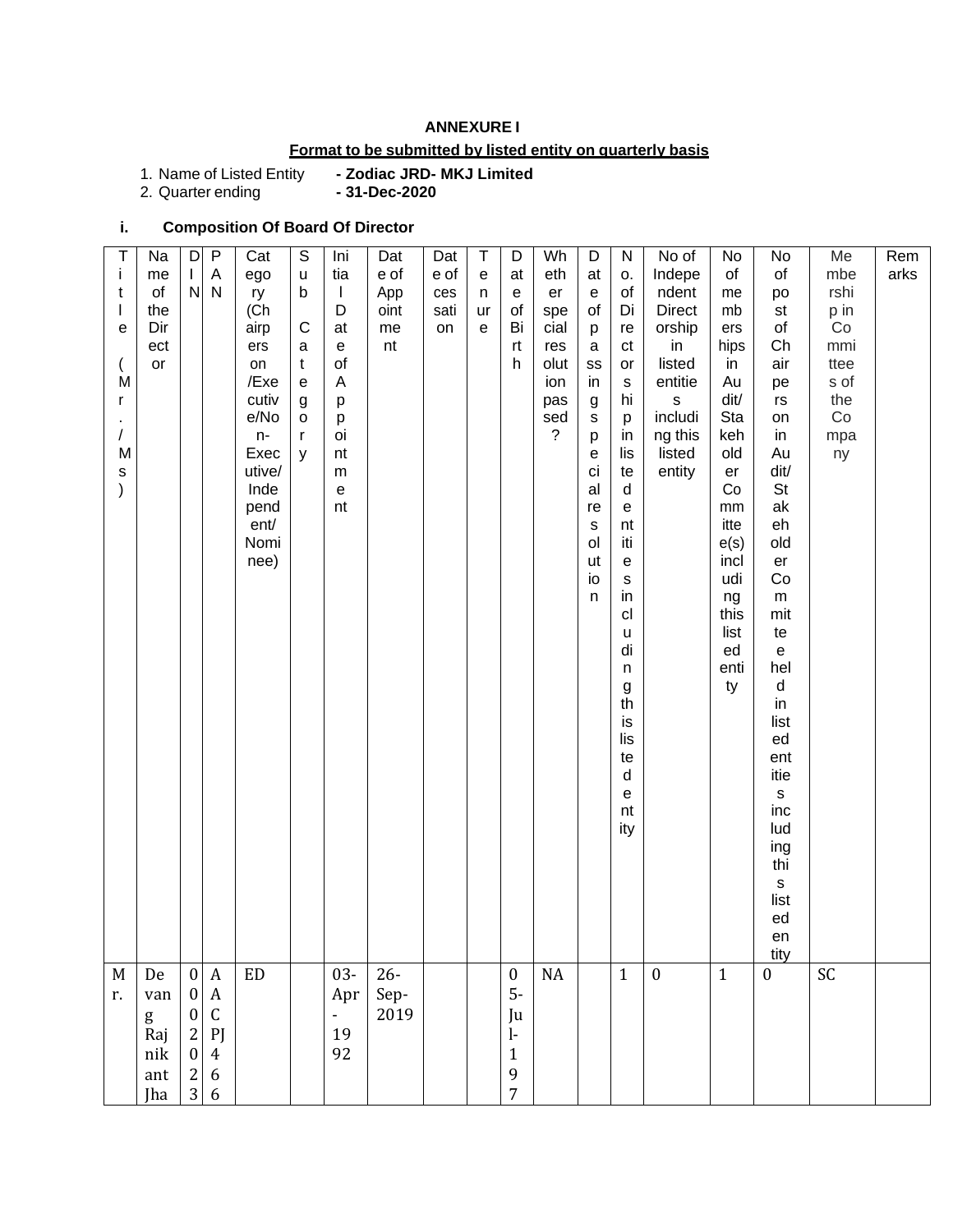|                                 | ver<br>i                                                                                  | 5                                                                                                                                 | $\overline{2}$<br>$\mathsf{R}$                                                                                                                             |                     |        |                                                       |                        |                                    | $\boldsymbol{0}$                                                                                                      |          |                                                                                                                                                              |              |                  |                  |                  |                       |  |
|---------------------------------|-------------------------------------------------------------------------------------------|-----------------------------------------------------------------------------------------------------------------------------------|------------------------------------------------------------------------------------------------------------------------------------------------------------|---------------------|--------|-------------------------------------------------------|------------------------|------------------------------------|-----------------------------------------------------------------------------------------------------------------------|----------|--------------------------------------------------------------------------------------------------------------------------------------------------------------|--------------|------------------|------------------|------------------|-----------------------|--|
| M<br>r.                         | Jay<br>esh<br>Jay<br>ant<br>ilal<br>Jha<br>ver<br>i                                       | $\boldsymbol{0}$<br>$\bf{0}$<br>$\pmb{0}$<br>$\mathbf{2}$<br>$\boldsymbol{0}$<br>$\overline{2}$<br>$\overline{7}$<br>$\sqrt{7}$   | $\boldsymbol{A}$<br>$\boldsymbol{A}$<br>$\mathsf C$<br>P<br>$\overline{4}$<br>$\overline{7}$<br>$\overline{4}$<br>6J                                       | <b>ED</b>           | M<br>D | $03 -$<br>Apr<br>$\overline{\phantom{a}}$<br>19<br>92 | $26 -$<br>Sep-<br>2019 |                                    | $\mathbf{1}$<br>$3-$<br>Ja<br>$n-$<br>$\mathbf{1}$<br>9<br>5<br>$\boldsymbol{6}$                                      | NA       |                                                                                                                                                              | $\mathbf{1}$ | $\boldsymbol{0}$ | $\mathbf{1}$     | $\boldsymbol{0}$ | SC                    |  |
| M<br>r.                         | Jay<br>ant<br>ilal<br>Am<br>ratl<br>al<br>Jha<br>ver<br>i                                 | $\boldsymbol{0}$<br>$\boldsymbol{0}$<br>$\boldsymbol{0}$<br>$\sqrt{2}$<br>$\boldsymbol{0}$<br>$\sqrt{2}$<br>5<br>$\boldsymbol{0}$ | $\boldsymbol{A}$<br>$\boldsymbol{A}$<br>$\mathsf C$<br>P<br>$\overline{4}$<br>6<br>6<br>$\overline{4}$<br>${\bf K}$                                        | C,NE<br>$\mathbf D$ |        | $03 -$<br>Apr<br>$\omega_{\rm c}$<br>19<br>92         | $03 -$<br>Apr-<br>1992 |                                    | $\overline{2}$<br>$0-$<br>Ja<br>$n-$<br>$\mathbf{1}$<br>9<br>3<br>5                                                   | Yes      | $\overline{2}$<br>$0 -$<br>S<br>$\mathsf e$<br>p-<br>$\overline{2}$<br>$\boldsymbol{0}$<br>$\overline{2}$<br>$\boldsymbol{0}$                                | $\mathbf{1}$ | $\boldsymbol{0}$ | $\mathbf{1}$     | $1\,$            | $\mathsf{SC}$         |  |
| M<br>r.                         | Raj<br>nik<br>ant<br>Am<br>ratl<br>al<br>Jha<br>ver<br>$\mathbf{i}$                       | $\boldsymbol{0}$<br>$\pmb{0}$<br>$\boldsymbol{0}$<br>$\overline{2}$<br>$\boldsymbol{0}$<br>3<br>5<br>$\mathbf{1}$                 | $\boldsymbol{A}$<br>$\boldsymbol{A}$<br>$\mathsf C$<br>PJ<br>$\overline{4}$<br>$\sqrt{7}$<br>$\mathsf S$<br>$\overline{7}$<br>$\, {\bf B}$                 | <b>NED</b>          |        | $03 -$<br>Apr<br>-<br>19<br>92                        | $03 -$<br>Apr-<br>1992 |                                    | $\sqrt{2}$<br>$2 -$<br>$\boldsymbol{\mathrm{F}}$<br>${\bf e}$<br>$b$<br>$\mathbf{1}$<br>9<br>$\overline{4}$<br>3      | Yes      | $\overline{2}$<br>$0-$<br>${\mathsf S}$<br>$\mathsf{e}% _{t}\left( t\right)$<br>$p-$<br>$\sqrt{2}$<br>$\boldsymbol{0}$<br>$\overline{2}$<br>$\boldsymbol{0}$ | $\mathbf{1}$ | $\boldsymbol{0}$ | $\mathbf{1}$     | $\boldsymbol{0}$ | SC                    |  |
| M<br>rs<br>$\ddot{\phantom{a}}$ | $\rm Ne$<br>eta<br>Jay<br>esh<br>Jha<br>ver<br>$\mathbf{i}$                               | $\boldsymbol{0}$<br>$\mathbf{1}$<br>$\mathbf{1}$<br>3<br>$\mathbf{1}$<br>$\pmb{0}$<br>$\mathbf{1}$<br>$\overline{7}$              | $\boldsymbol{A}$<br>$\boldsymbol{A}$<br>${\bf E}$<br>P<br>9<br>$\, 8$<br>3<br>$\overline{c}$<br>${\bf F}$                                                  | <b>NED</b>          |        | 28-<br>Jan<br>$\blacksquare$<br>20<br>11              | $28 -$<br>Jan-<br>2011 |                                    | $\overline{2}$<br>$2 -$<br>M<br>ar<br>$\overline{\phantom{a}}$<br>$\mathbf{1}$<br>$\mathbf{9}$<br>5<br>$\overline{7}$ | NA       |                                                                                                                                                              | $\mathbf{1}$ | $\boldsymbol{0}$ | $\boldsymbol{0}$ | $\boldsymbol{0}$ |                       |  |
| M<br>r.                         | Ha<br>$\rm sm$<br>uk<br>h<br>Bac<br>hu<br>bh<br>ai<br>Th<br>akk<br>$\mathop{\mathrm{er}}$ | $\boldsymbol{0}$<br>$\mathbf{3}$<br>$\mathbf{3}$<br>5<br>$\mathbf 1$<br>9<br>$\boldsymbol{0}$<br>3                                | $\overline{A}$<br>$\boldsymbol{A}$<br>$\boldsymbol{A}$<br>${\bf P}$<br>T<br>$\sqrt{3}$<br>$\boldsymbol{9}$<br>$\, 8$<br>$\overline{4}$<br>$\boldsymbol{A}$ | ID                  |        | $16-$<br>Jun<br>÷,<br>20<br>17                        | $16-$<br>Jun-<br>2017  | $\overline{4}$<br>$\boldsymbol{0}$ | $\boldsymbol{0}$<br>$5-$<br>M<br>ar<br>$\overline{\phantom{0}}$<br>$\mathbf 1$<br>9<br>5<br>5                         | NA       |                                                                                                                                                              | $\mathbf{1}$ | $\mathbf{1}$     | $\mathbf{1}$     | $\boldsymbol{0}$ | SC, NR<br>$\mathsf C$ |  |
| M                               | Ud                                                                                        | $\vert 0 \vert$                                                                                                                   | $\mathbf{A}$                                                                                                                                               | $\mathsf{ID}$       |        | $30-$                                                 | $30-$                  | $\overline{4}$                     | $1\,$                                                                                                                 | $\rm NA$ |                                                                                                                                                              | $\mathbf{1}$ | $\mathbf{1}$     | $\boldsymbol{0}$ | $\boldsymbol{0}$ |                       |  |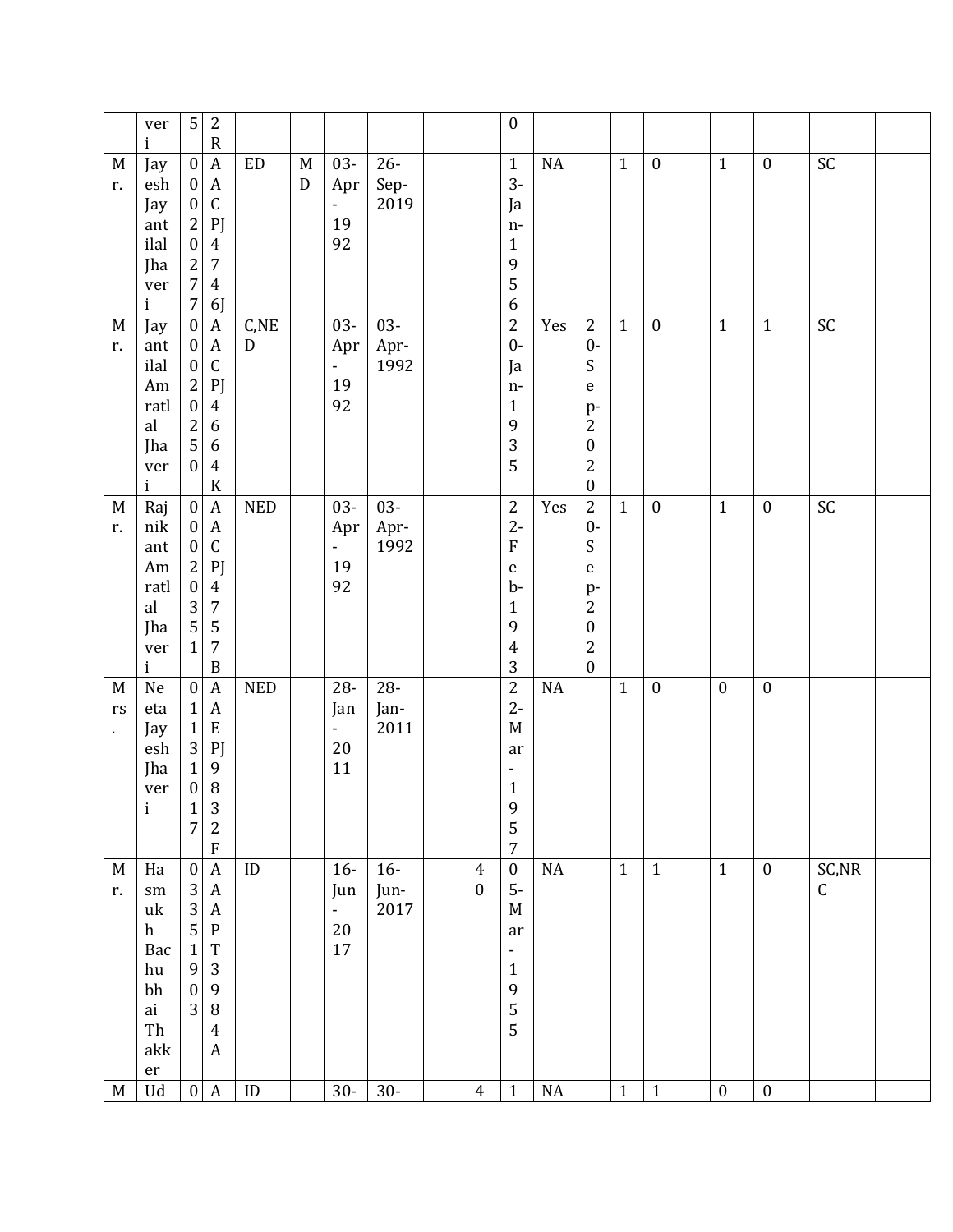| r.                                  | ay<br>Su<br>bh<br>asc<br>ha<br>ndr<br>a<br>Sha<br>h              | $\sqrt{ }$<br>$\, {\bf B}$<br>6<br>$\rm K$<br>$\overline{7}$<br>${\bf P}$<br>9<br>${\mathsf S}$<br>8<br>9<br>3<br>$\sqrt{2}$<br>$\overline{3}$<br>$\boldsymbol{6}$<br>$\boldsymbol{6}$<br>$\mathbf M$                                                                                   |                      | Jan<br>÷,<br>20<br>17                | Jan-<br>2017           | $\overline{4}$                 | $0-$<br>${\mathsf S}$<br>$\mathsf{e}% _{t}\left( t\right)$<br>p-<br>$\mathbf{1}$<br>9<br>$\boldsymbol{7}$<br>$\mathbf{1}$           |          |                |                |                |                  |                                            |  |
|-------------------------------------|------------------------------------------------------------------|-----------------------------------------------------------------------------------------------------------------------------------------------------------------------------------------------------------------------------------------------------------------------------------------|----------------------|--------------------------------------|------------------------|--------------------------------|-------------------------------------------------------------------------------------------------------------------------------------|----------|----------------|----------------|----------------|------------------|--------------------------------------------|--|
| $M_{\rm}$<br>r.                     | Jin<br>dat<br>Kal<br>ida<br>$\mathbf S$<br>Me<br>hta             | $\boldsymbol{0}$<br>$\boldsymbol{A}$<br>$\boldsymbol{\mathrm{F}}$<br>$\boldsymbol{0}$<br>$\mathsf C$<br>$\boldsymbol{0}$<br>$\overline{c}$<br>${\bf P}$<br>$\boldsymbol{0}$<br>M<br>3<br>$\mathsf S$<br>$\sqrt{ }$<br>$\boldsymbol{0}$<br>3<br>$1\,$<br>$\boldsymbol{0}$<br>$\mathbf N$ | $\mathop{\rm ID}$    | $16-$<br>Jun<br>÷,<br>20<br>17       | $16-$<br>Jun-<br>2017  | $\sqrt{3}$<br>9                | $\boldsymbol{0}$<br>$7-$<br>$\mathbf{A}$<br>$\mathbf u$<br>g-<br>$\mathbf 1$<br>$\mathbf{9}$<br>6<br>$\overline{4}$                 | $\rm NA$ | $\mathbf{1}$   | $\mathbf{1}$   | $\mathbf{1}$   | $1\,$            | $\mathsf{AC},\!\mathsf{NR}$<br>$\mathsf C$ |  |
| M<br>r.                             | Mo<br>hit<br>Kir<br>an<br>Th<br>aku<br>$\mathbf r$               | <b>BJ</b><br>$\boldsymbol{0}$<br>$\, 8$<br>JP<br>$\overline{4}$<br>$\mathbf T$<br>$\begin{array}{c} 8 \\ 7 \end{array}$<br>$\sqrt{3}$<br>$\boldsymbol{9}$<br>$\, 8$<br>$\mathsf S$<br>$\overline{c}$<br>$\sqrt{2}$<br>5<br>$\rm K$                                                      | $\mathop{\text{ID}}$ | $06 -$<br>Au<br>$g-$<br>20<br>19     | $06 -$<br>Aug-<br>2019 | $\mathbf{1}$<br>$\overline{4}$ | $\mathbf 1$<br>$2 -$<br>${\bf D}$<br>$\rm ec$<br>$\blacksquare$<br>$\mathbf{1}$<br>$\mathbf{9}$<br>$\mathbf{9}$<br>$\boldsymbol{6}$ | NA       | $\mathbf{1}$   | $\mathbf{1}$   | $1\,$          | $\boldsymbol{0}$ | $\mathop{\rm AC}\nolimits$                 |  |
| $\mathbf M$<br>rs<br>$\blacksquare$ | She<br>ela<br>So<br>mn<br>ath<br>Ka<br>dec<br>hka<br>$\mathbf r$ | $\boldsymbol{0}$<br>$\boldsymbol{A}$<br>$\boldsymbol{A}$<br>$\boldsymbol{6}$<br>$\, 8$<br>${\bf E}$<br>6<br>${\bf P}$<br>$\overline{c}$<br>$\rm K$<br>$\overline{\mathbf{4}}$<br>$\sqrt{7}$<br>$\mathbf{1}$<br>$\sqrt{7}$<br>$\boldsymbol{0}$<br>$\, 8$<br>$\pmb{4}$<br>$\rm K$         | $\mathbf{ID}$        | $06 -$<br>Au<br>$\frac{g}{20}$<br>19 | $06 -$<br>Aug-<br>2019 | $\mathbf{1}$<br>$\overline{4}$ | $\overline{2}$<br>$2 -$<br>${\bf N}$<br>$\mathbf 0$<br>$V -$<br>$\mathbf{1}$<br>$\mathbf{9}$<br>5<br>$\mathbf{1}$                   | $\rm NA$ | $\overline{3}$ | $\overline{3}$ | $\overline{5}$ | $\boldsymbol{0}$ | AC, NR<br>$\mathsf C$                      |  |

| Company Remarks             |     |
|-----------------------------|-----|
| Whether Regular chairperson | Yes |
| appointed                   |     |
| Whether Chairperson is      | Yes |
| related to MD or CEO        |     |

# **ii. Composition of Committees**

# **a. Audit Committee**

| . <i>ا</i> ت | Name of the Director | Category | Chairperson/Membership | Appointment | . Date<br>Cessation |
|--------------|----------------------|----------|------------------------|-------------|---------------------|
| No.          |                      |          |                        | ⊃ate        |                     |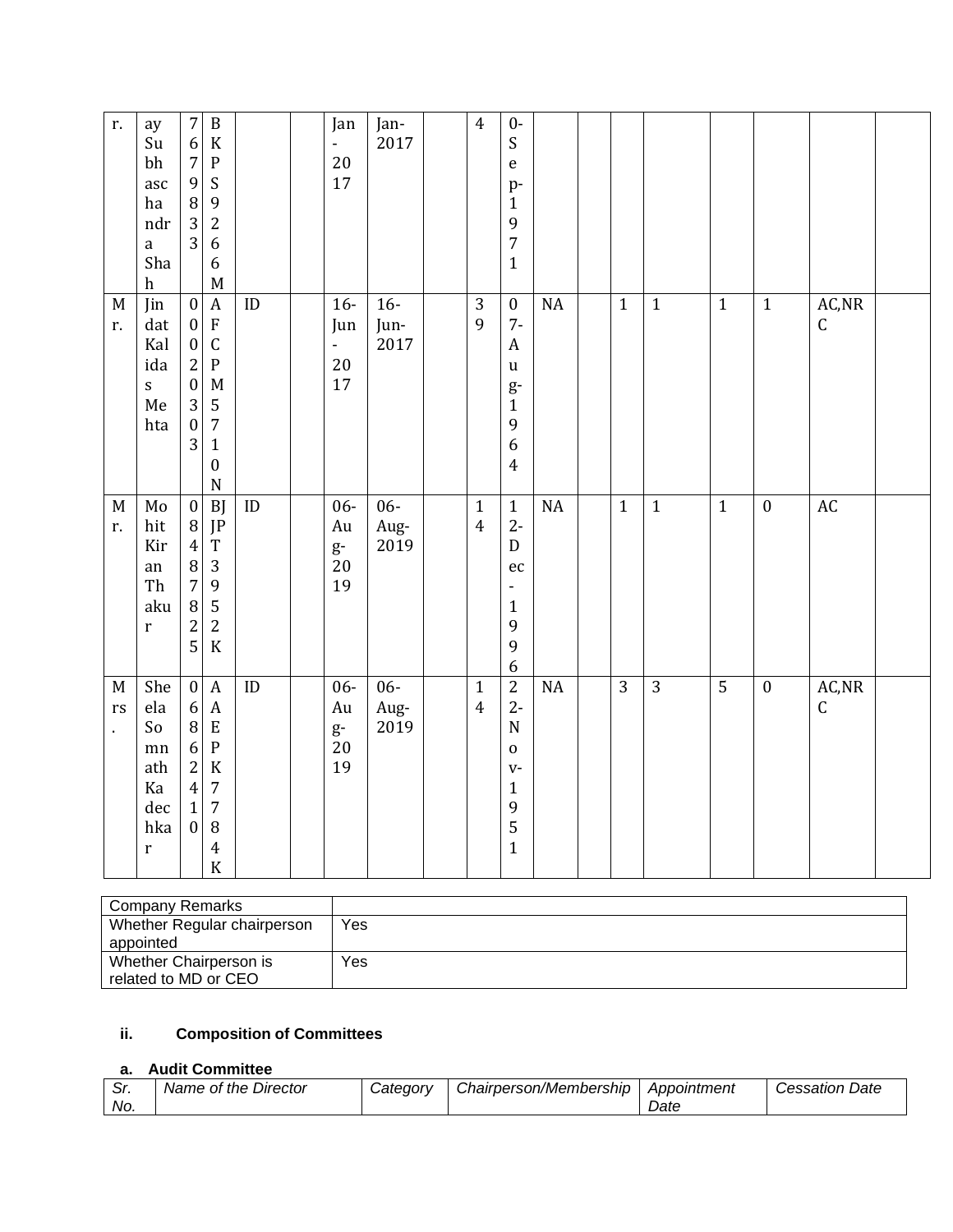|   | Jindat Kalidas Mehta | Chairperson | 16-Jun-2017 |
|---|----------------------|-------------|-------------|
| ∼ | Sheela Somnath       | Member      | 06-Aug-2019 |
|   | Kadechkar            |             |             |
|   | Mohit Kiran Thakur   | Member      | 06-Aug-2019 |

| Company '<br>Remarks     |     |
|--------------------------|-----|
| <b>Whether Permanent</b> | Yes |
| appointed<br>chairperson |     |

### **b. Stakeholders Relationship Committee**

| Sr. | Name of the Director        | Category   | Chairperson/Membership | Appointment | <b>Cessation Date</b> |
|-----|-----------------------------|------------|------------------------|-------------|-----------------------|
| No. |                             |            |                        | Date        |                       |
|     | Jayantilal Amratlal Jhaveri | C,NED      | Chairperson            | 30-Jan-2002 |                       |
|     | Rajnikant Amratlal Jhaveri  | <b>NED</b> | Member                 | 30-Jan-2002 |                       |
|     | Devang Rajnikant Jhaveri    | <b>ED</b>  | Member                 | 30-Jan-2002 |                       |
| 4   | Jayesh Jayantilal Jhaveri   | <b>ED</b>  | Member                 | 30-Jan-2002 |                       |
|     | Hasmukh Bachubhai           | ID         | Member                 | 06-Aug-2018 |                       |
|     | Thakker                     |            |                        |             |                       |

| Company Remarks          |     |
|--------------------------|-----|
| <b>Whether Permanent</b> | Yes |
| chairperson appointed    |     |

#### **c. Risk Management Committee**

| c.<br>. <i>ا</i> ت<br>No. | Name of the Director | <i>Category</i> | Chairperson/Membership | Appointment<br>Date | <b>Cessation Date</b> |
|---------------------------|----------------------|-----------------|------------------------|---------------------|-----------------------|
|                           |                      |                 |                        |                     |                       |

| Company<br>Remarks       |  |
|--------------------------|--|
| <b>Whether Permanent</b> |  |
| chairperson appointed    |  |

### **d. Nomination and Remuneration Committee**

| Sr. | Name of the Director | Category | Chairperson/Membership | Appointment | <b>Cessation Date</b> |
|-----|----------------------|----------|------------------------|-------------|-----------------------|
| No. |                      |          |                        | Date        |                       |
|     | Hasmukh Bachubhai    | ID       | Chairperson            | 16-Jun-2017 |                       |
|     | Thakker              |          |                        |             |                       |
|     | Jindat Kalidas Mehta | ID       | Member                 | 16-Jun-2017 |                       |
| 3   | Sheela Somnath       | ID       | Member                 | 06-Aug-2019 |                       |
|     | Kadechkar            |          |                        |             |                       |

| Company Remarks          |     |
|--------------------------|-----|
| <b>Whether Permanent</b> | Yes |
| chairperson appointed    |     |

# iii. **Meeting of Board of Directors**

| Date(s) of Meeting<br>(if any) in the<br>previous quarter | Date(s) of Meeting<br>(if any) in the<br>relevant quarter | Whether<br>requirement of<br>Quorum met | Number of<br>Directors present | <b>Number of Independent</b><br>Directors present |
|-----------------------------------------------------------|-----------------------------------------------------------|-----------------------------------------|--------------------------------|---------------------------------------------------|
| 25-Aug-2020                                               | 11-Nov-2020                                               | Yes                                     | 10                             |                                                   |
|                                                           | 18-Dec-2020                                               | Yes                                     | 10                             |                                                   |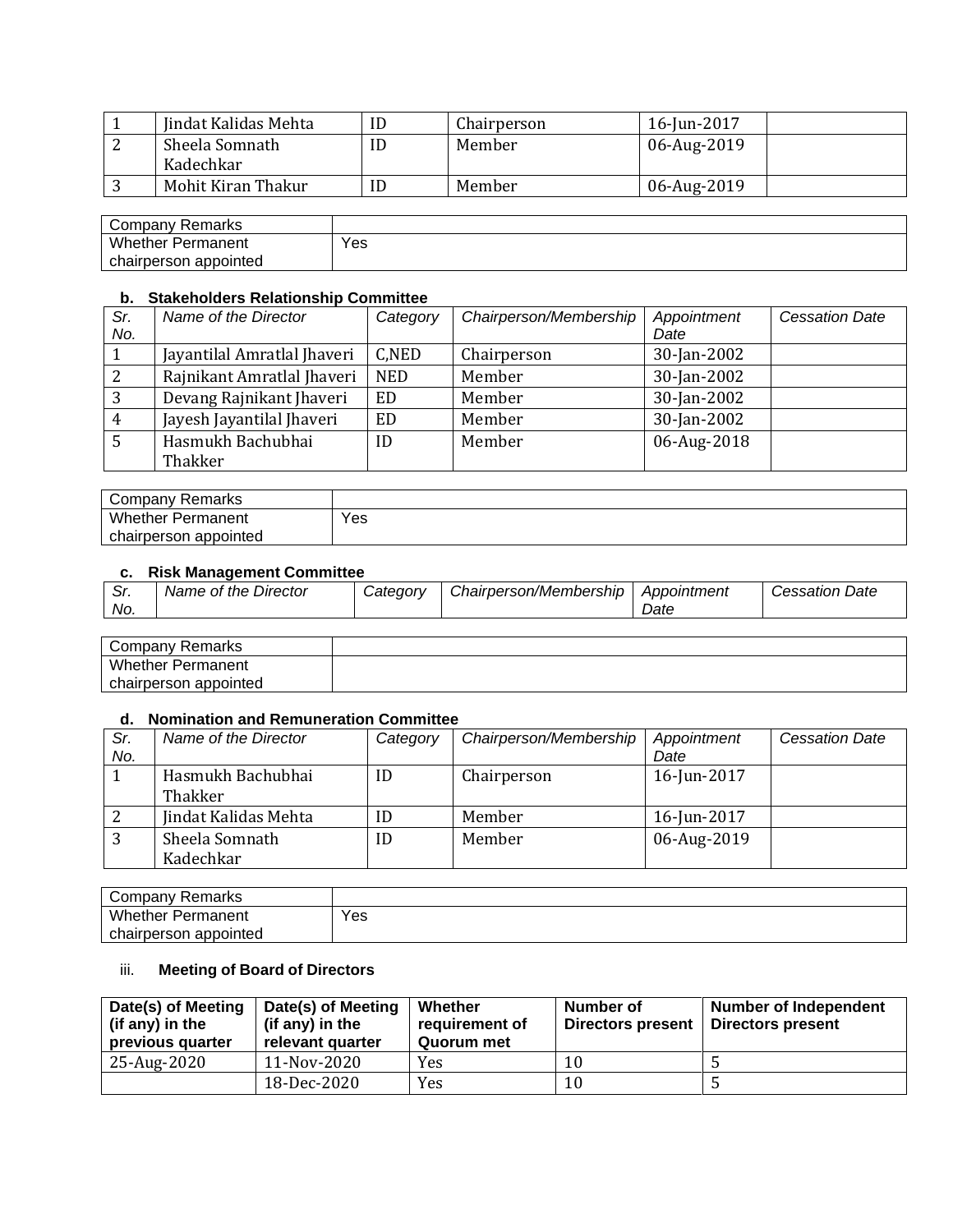| Company Remarks               |  |
|-------------------------------|--|
| Maximum gap between any       |  |
| two consecutive (in number of |  |
| days)                         |  |

# iv. **Meeting of Committees**

| Name of the<br><b>Committee</b> | Date(s) of<br>meeting during<br>of the committee<br>in the previous<br>quarter | Date(s) of<br>meeting of the<br>committee in the<br>relevant quarter | <b>Whether</b><br>requirement<br>of Quorum<br>met (Yes/No) | Number of<br><b>Directors</b><br>present | <b>Number of</b><br>independent<br>directors<br>present |
|---------------------------------|--------------------------------------------------------------------------------|----------------------------------------------------------------------|------------------------------------------------------------|------------------------------------------|---------------------------------------------------------|
| <b>Audit Committee</b>          | 25-Aug-2020                                                                    |                                                                      | Yes                                                        | 3                                        | 3                                                       |
| <b>Audit Committee</b>          |                                                                                | 11-Nov-2020                                                          | Yes                                                        | 3                                        | 3                                                       |
| Nomination &                    | 25-Aug-2020                                                                    |                                                                      | Yes                                                        | 3                                        | 3                                                       |
| Remuneration                    |                                                                                |                                                                      |                                                            |                                          |                                                         |
| Committee                       |                                                                                |                                                                      |                                                            |                                          |                                                         |
| Nomination &                    |                                                                                | 18-Dec-2020                                                          | Yes                                                        | 3                                        | 3                                                       |
| Remuneration                    |                                                                                |                                                                      |                                                            |                                          |                                                         |
| Committee                       |                                                                                |                                                                      |                                                            |                                          |                                                         |
| Stakeholders                    | 25-Aug-2020                                                                    |                                                                      | Yes                                                        | 5                                        | $\mathbf 1$                                             |
| Relationship                    |                                                                                |                                                                      |                                                            |                                          |                                                         |
| Committee                       |                                                                                |                                                                      |                                                            |                                          |                                                         |
| <b>Stakeholders</b>             |                                                                                | 11-Nov-2020                                                          | Yes                                                        | 5                                        | $\mathbf{1}$                                            |
| Relationship                    |                                                                                |                                                                      |                                                            |                                          |                                                         |
| Committee                       |                                                                                |                                                                      |                                                            |                                          |                                                         |

| Company Remarks               |  |
|-------------------------------|--|
| Maximum gap between any       |  |
| two consecutive (in number of |  |
| days) [Only for Audit         |  |
| Committeel                    |  |

# v. **Related Party Transactions**

| <b>Subject</b>                                                                                            | <b>Compliance status</b><br>(Yes/No/NA) | <b>Remark</b> |
|-----------------------------------------------------------------------------------------------------------|-----------------------------------------|---------------|
| Whether prior approval of audit committee obtained                                                        | Yes                                     |               |
| Whether shareholder approval obtained for material RPT                                                    | Not Applicable                          |               |
| Whether details of RPT entered into pursuant to omnibus<br>approval have been reviewed by Audit Committee | Not Applicable                          |               |

| Disclosure of notes on related  |  |
|---------------------------------|--|
| party transactions and          |  |
| Disclosure of notes of material |  |
| related party transactions      |  |